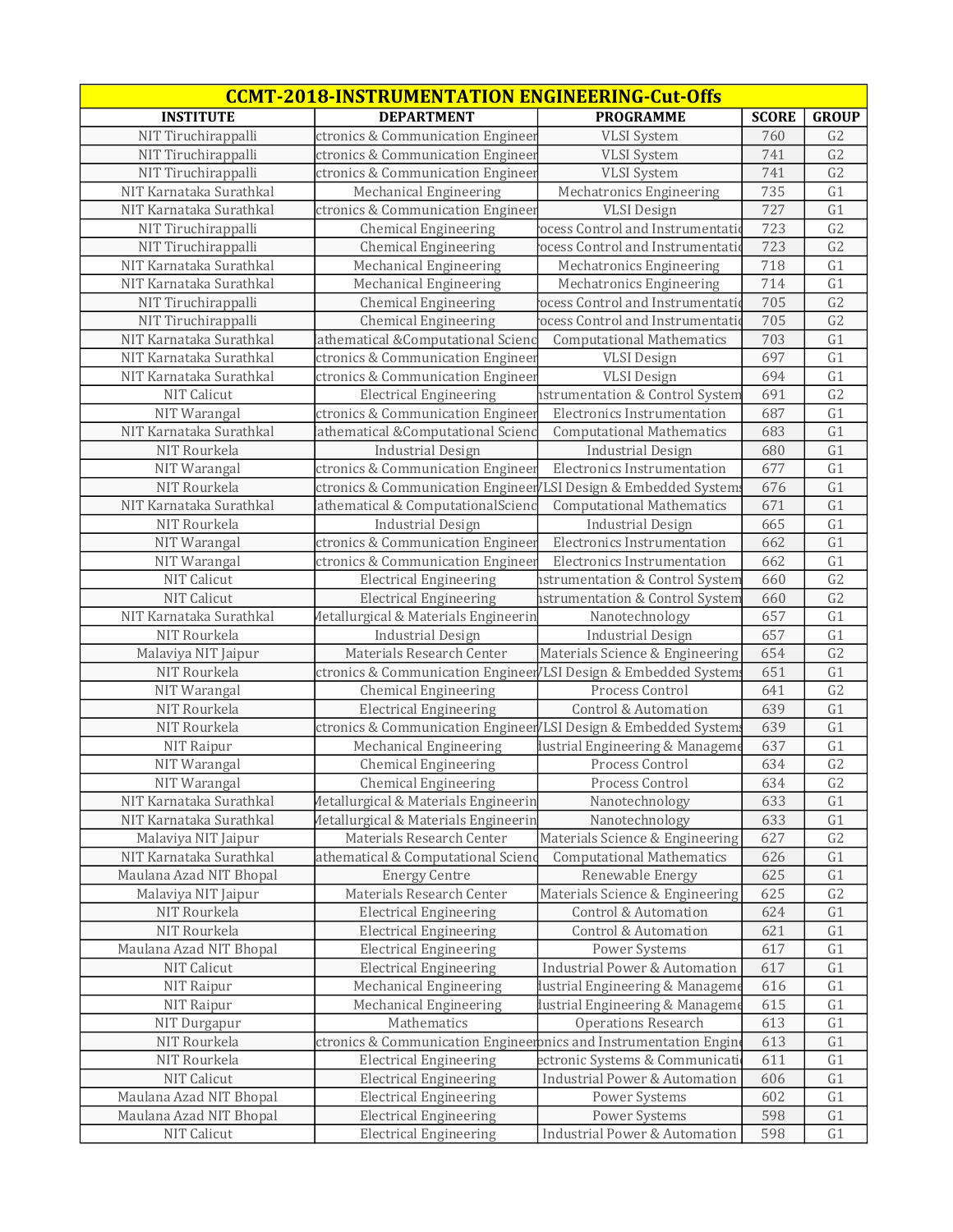| NIT Rourkela                                                     | ctronics & Communication Engineeronics and Instrumentation Engine           |                                                            | 596        | G1             |
|------------------------------------------------------------------|-----------------------------------------------------------------------------|------------------------------------------------------------|------------|----------------|
| NIT Rourkela                                                     | ctronics & Communication Engineeronics and Instrumentation Engine           |                                                            | 595        | G1             |
| NIT Durgapur                                                     | Physics<br>anced Material Science & Techno                                  |                                                            | 594        | G1             |
| Motilal Nehru NIT Allahabad                                      | <b>Applied Mechanics</b><br><b>Biomedical Engineering</b>                   |                                                            | 593        | G2             |
| NIT Durgapur                                                     | Mathematics                                                                 | <b>Operations Research</b>                                 | 589        | G1             |
| Motilal Nehru NIT Allahabad                                      | <b>Applied Mechanics</b>                                                    | <b>Biomedical Engineering</b>                              | 586        | G <sub>2</sub> |
| Motilal Nehru NIT Allahabad                                      | <b>Applied Mechanics</b>                                                    | <b>Biomedical Engineering</b>                              | 586        | G <sub>2</sub> |
| NIT Kurukshetra                                                  | <b>Electrical Engineering</b>                                               | Control System                                             | 585        | G1             |
| Maulana Azad NIT Bhopal                                          | <b>Energy Centre</b>                                                        | Renewable Energy                                           | 583        | G1             |
| NIT Rourkela                                                     | Mining Engineering                                                          | Mining Engineering                                         | 582        | G1             |
| NIT Silchar                                                      | tronics and Instrumentation Enginee                                         | <b>Instrumentation Engineering</b>                         | 581        | G1             |
| NIT Rourkela                                                     | <b>Electrical Engineering</b>                                               | ectronic Systems & Communicati                             | 581        | G1             |
| NIT Rourkela                                                     | <b>Electrical Engineering</b>                                               | ectronic Systems & Communicati                             | 580        | G1             |
| Maulana Azad NIT Bhopal                                          | <b>Energy Centre</b>                                                        | Renewable Energy                                           | 578        | G1             |
| Maulana Azad NIT Bhopal                                          | <b>Energy Centre</b>                                                        | Green Technology                                           | 577        | G1             |
| NIT Warangal                                                     | <b>Chemical Engineering</b>                                                 | Process Control                                            | 577        | G <sub>2</sub> |
| <b>IIEST Shibpur District Howrah</b>                             | School of Mechatronics & Robotics                                           | Mechatronics                                               | 576        | G1             |
| NIT Kurukshetra                                                  | <b>Electrical Engineering</b>                                               | Control System                                             | 567        | G1             |
| NIT Rourkela                                                     | <b>Electrical Engineering</b>                                               | <b>Control &amp; Automation</b>                            | 566        | G1             |
| NIT Durgapur                                                     | Mathematics                                                                 | <b>Operations Research</b>                                 | 565        | G1             |
| NIT Raipur                                                       | Mechanical Engineering                                                      | lustrial Engineering & Manageme                            | 564        | G1             |
| Dr. B R Ambedkar NIT Jalandhar                                   | strumentation & Control Engineerirrol and Instrumentation Enginee           |                                                            | 563        | G1             |
| NIT Rourkela                                                     | Biotechnology & Medical Engineerin                                          | <b>Biomedical Engineering</b>                              | 563        | G1             |
| <b>IIEST Shibpur District Howrah</b>                             | School of Mechatronics & Robotics                                           | Mechatronics                                               | 563        | G1             |
| NIT Kurukshetra                                                  | <b>Electrical Engineering</b>                                               | Control System                                             | 563        | G1             |
| <b>IIEST Shibpur District Howrah</b>                             | School of Mechatronics & Robotics                                           | Mechatronics                                               | 563        | G1             |
| NIT Durgapur                                                     | Physics                                                                     | anced Material Science & Techno                            | 561        | G1             |
| NIT Durgapur                                                     | Physics                                                                     | anced Material Science & Techno                            | 561        | G1             |
| Motilal Nehru NIT Allahabad                                      | <b>Applied Mechanics</b>                                                    | <b>Biomedical Engineering</b>                              | 559        | G1             |
| NIT Rourkela                                                     | Mining Engineering                                                          | Mining Engineering                                         | 558        | G1             |
| NIT Kurukshetra                                                  | Physics                                                                     | Instrumentation                                            | 556        | G1             |
| <b>IIEST Shibpur District Howrah</b>                             | e for Healthcare Science and Techn $\rlap/v$ and Occupational Health Engine |                                                            | 554        | G1             |
| Maulana Azad NIT Bhopal                                          | <b>Energy Centre</b>                                                        | Green Technology                                           | 554        | G1             |
| NIT Goa                                                          | ctronics & Communication Engineer                                           | <b>VLSI</b>                                                | 551        | G1             |
| NIT Kurukshetra                                                  | Physics                                                                     | Instrumentation                                            | 551        | G1             |
| Maulana Azad NIT Bhopal                                          | <b>Energy Centre</b>                                                        | <b>Green Technology</b>                                    | 551        | G1             |
| NIT Rourkela                                                     | Mining Engineering                                                          | Mining Engineering                                         | 551        | G1             |
| NIT Silchar                                                      | tronics andInstrumentation Enginee Instrumentation Engineering              |                                                            | 545        | G1             |
| NIT Silchar                                                      | ronics and Instrumentation Enginee                                          | <b>Instrumentation Engineering</b>                         | 545        | G <sub>1</sub> |
| NIT Rourkela                                                     | Biotechnology & Medical Engineerin                                          | <b>Biomedical Engineering</b>                              | 544        | G1             |
| NIT Agartala                                                     | ctronics & Communication Engineer                                           | <b>VLSI</b> Design                                         | 543        | G1             |
| NIT Kurukshetra                                                  | Physics                                                                     | Instrumentation                                            | 543        | G1             |
| NIT Rourkela                                                     | io Technology & Medical Engineerin                                          | <b>Biomedical Engineering</b>                              | 541        | G1             |
| NIT Goa                                                          | ctronics & Communication Engineer                                           | <b>VLSI</b>                                                | 534        | G1             |
| <b>IIEST Shibpur District Howrah</b>                             | e for Healthcare Science and Techno                                         | <b>Biomedical Engineering</b>                              | 533        | G1             |
| <b>IIEST Shibpur District Howrah</b>                             | e for Healthcare Science and Techn $\rlap/v$ and Occupational Health Engine |                                                            | 533        | G1             |
| Malaviya NIT Jaipur                                              | Materials Research Center                                                   | Materials Science & Engineering                            | 533        | G2             |
| Motilal Nehru NIT Allahabad                                      | <b>Applied Mechanics</b>                                                    | <b>Biomedical Engineering</b>                              | 532        | G1             |
| Motilal Nehru NIT Allahabad                                      | <b>Applied Mechanics</b>                                                    | <b>Biomedical Engineering</b>                              | 532<br>532 | G1             |
| NIT Kurukshetra                                                  | Physics                                                                     | Instrumentation                                            |            | G1             |
| Dr. B R Ambedkar NIT Jalandhar<br>Dr. B R Ambedkar NIT Jalandhar | strumentation & Control Engineeritrol and Instrumentation Enginee           |                                                            | 531        | G1             |
|                                                                  | strumentation & Control Engineerirrol and Instrumentation Enginee           |                                                            | 531        | G1             |
| NIT Rourkela                                                     | ctronics & Communication Engineeronics and Instrumentation Engine           |                                                            | 531        | G1             |
| NIT Nagaland<br><b>IIEST Shibpur District Howrah</b>             | Electrical & Electronics Engineering<br>e for Healthcare Science and Techn  | Power Systems Engineering<br><b>Biomedical Engineering</b> | 525<br>522 | G1<br>G1       |
| NIT Goa                                                          | ctronics & Communication Engineer                                           | <b>VLSI</b>                                                | 522        |                |
|                                                                  |                                                                             |                                                            |            | G1             |
| <b>IIEST Shibpur District Howrah</b>                             | School of Mechatronics & Robotics                                           | Mechatronics                                               | 522        | G1             |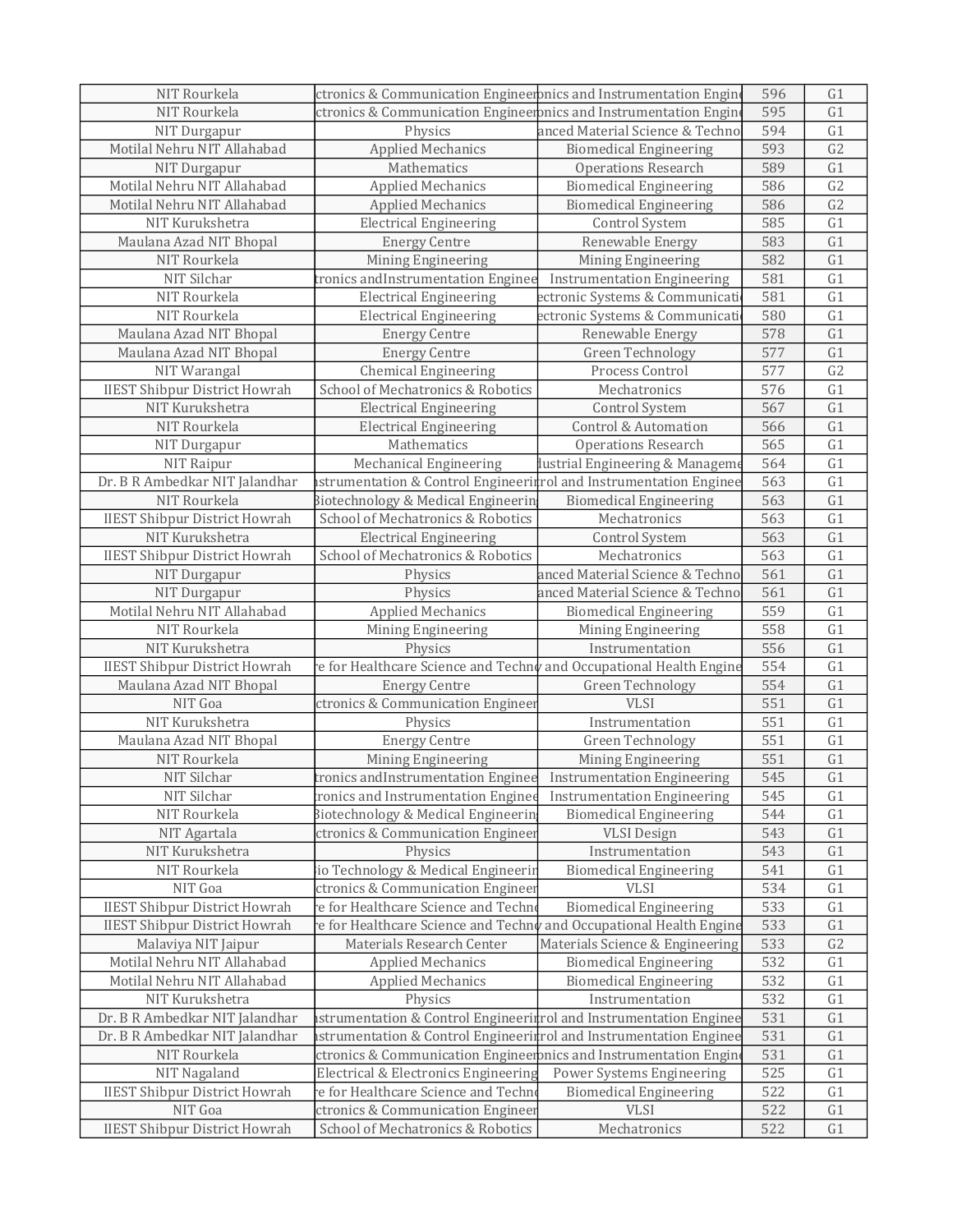| Dr. B R Ambedkar NIT Jalandhar                                                                         | astrumentation & Control Engineeritrol and Instrumentation Enginee           |                                          | 520 | G1              |
|--------------------------------------------------------------------------------------------------------|------------------------------------------------------------------------------|------------------------------------------|-----|-----------------|
| NIT Agartala                                                                                           | ctronics & Communication Engineer                                            | <b>VLSI</b> Design                       | 518 | G1              |
| ion Technology Design & Manufacturi ctronics & Communication Engineennication Engineering (Spl: Electı |                                                                              |                                          | 518 | G1              |
| NIT Kurukshetra                                                                                        | School of Biomedical Engineering                                             | <b>Biomedical Engineering</b>            | 516 | G1              |
| <b>IIEST Shibpur District Howrah</b>                                                                   | e for Healthcare Science and Techn $\sqrt{r}$ and Occupational Health Engine |                                          | 516 | G1              |
| <b>IIEST Shibpur District Howrah</b>                                                                   | e for Healthcare Science and Techn                                           | <b>Biomedical Engineering</b>            | 515 | G1              |
| NIT Karnataka Surathkal                                                                                | Metallurgical & Materials Engineerin                                         | Nanotechnology                           | 515 | G1              |
| NIT Agartala                                                                                           | <b>Electrical Engineering</b>                                                | <b>Instrumentation Engineering</b>       | 514 | $\overline{G1}$ |
| NIT Sikkim                                                                                             | Electrical & Electronics Engineering: (Specialization in Control Powe        |                                          | 510 | G1              |
| NIT Arunachal Pradesh                                                                                  | Management and Humanities                                                    | e Technology & Entrepreneurshi           | 507 | G1              |
| <b>NIT Calicut</b>                                                                                     | <b>Electrical Engineering</b>                                                | <b>Industrial Power &amp; Automation</b> | 503 | G1              |
| NIT Agartala                                                                                           | <b>Electrical Engineering</b>                                                | <b>Integrated Energy System</b>          | 502 | G1              |
| NIT Agartala                                                                                           | <b>Electrical Engineering</b>                                                | <b>Instrumentation Engineering</b>       | 495 | G1              |
| NIT Agartala                                                                                           | ctronics & Communication Enginee                                             | <b>VLSI</b> Design                       | 495 | G1              |
| NIT Agartala                                                                                           | ctronics & Communication Enginee                                             | <b>VLSI</b> Design                       | 495 | G1              |
| NIT Meghalaya                                                                                          | ctronics & Communication Engineer                                            | VLSI & Embedded Systems                  | 491 | G <sub>2</sub>  |
| NIT Sikkim                                                                                             | Electrical & Electronics Engineering (Specialization in Control Powe         |                                          | 488 | $\overline{G1}$ |
| NIT Silchar                                                                                            | ronics and Instrumentation Enginee                                           | <b>Instrumentation Engineering</b>       | 488 | G1              |
| NIT Arunachal Pradesh                                                                                  | Management and Humanities                                                    | e Technology & Entrepreneurshi           | 487 | G1              |
| <b>NIT Manipur</b>                                                                                     | ctronics & Communication Engineer/LSI Design & Embedded System               |                                          | 486 | G1              |
| NIT Agartala                                                                                           | ctronics & Communication Engineer                                            | <b>Communication Engineering</b>         | 486 | G1              |
| NIT Sikkim                                                                                             | Electrical & Electronics Engineering (Specialization in Control Powe         |                                          | 485 | G1              |
| NIT Agartala                                                                                           | <b>Electrical Engineering</b>                                                | <b>Instrumentation Engineering</b>       | 484 | G1              |
| <b>IIEST Shibpur District Howrah</b>                                                                   | Metallurgical & Materials Engineerin                                         | <b>Surface Engineering</b>               | 481 | G1              |
| NIT Nagaland                                                                                           | ctronics & Communication Engineer                                            | <b>VLSI</b> Systems                      | 481 | G1              |
| NIT Nagaland                                                                                           | Electrical & Electronics Engineering                                         | Power Systems Engineering                | 477 | G1              |
| NIT Nagaland                                                                                           | ctronics & Communication Engineer                                            | <b>Communication Engineering</b>         | 476 | G1              |
| NIT Rourkela                                                                                           | <b>Electrical Engineering</b>                                                | ectronic Systems & Communicati           | 476 | G1              |
| NIT Kurukshetra                                                                                        | School of Biomedical Engineering                                             | <b>Biomedical Engineering</b>            | 475 | G1              |
| Motilal Nehru NIT Allahabad                                                                            | <b>Applied Mechanics</b>                                                     | <b>Biomedical Engineering</b>            | 475 | G2              |
| NIT Arunachal Pradesh                                                                                  | Management and Humanities                                                    | e Technology & Entrepreneurshi           | 474 | G1              |
| NIT Durgapur                                                                                           | Mathematics                                                                  | <b>Operations Research</b>               | 474 | G1              |
| NIT Agartala                                                                                           | <b>Electrical Engineering</b>                                                | <b>Integrated Energy System</b>          | 473 | G1              |
| NIT Agartala                                                                                           | <b>Electrical Engineering</b>                                                | <b>Integrated Energy System</b>          | 466 | G1              |
| NIT Rourkela                                                                                           | Mining Engineering                                                           | Mining Engineering                       | 465 | G1              |
| NIT Meghalaya                                                                                          | ctronics & Communication Engineer                                            | VLSI & Embedded Systems                  | 464 | G2              |
| <b>IIEST Shibpur District Howrah</b>                                                                   | <b>Metallurgical &amp; Materials Engineerin</b>                              | Surface Engineering                      | 461 | G1              |
| <b>IIEST Shibpur District Howrah</b>                                                                   | re for Healthcare Science and Techny and Occupational Health Engine          |                                          | 460 | G1              |
| NIT Goa                                                                                                | ctronics & Communication Engineer                                            | <b>VLSI</b>                              | 459 | G1              |
| NIT Manipur                                                                                            | ctronics & Communication Engineer LSI Design & Embedded System               |                                          | 452 | G1              |
| NIT Nagaland                                                                                           | ctronics & Communication Enginee:                                            | <b>VLSI</b> Systems                      | 452 | G1              |
| NIT Nagaland                                                                                           | Electrical & Electronics Engineering                                         | Power Systems Engineering                | 452 | G1              |
| NIT Kurukshetra                                                                                        | School of Biomedical Engineering                                             | <b>Biomedical Engineering</b>            | 452 | G1              |
| NIT Agartala                                                                                           | ctronics & Communication Engineer                                            | <b>Communication Engineering</b>         | 451 | G1              |
| NIT Meghalaya                                                                                          | ctronics & Communication Engineer                                            | VLSI & Embedded Systems                  | 444 | G2              |
| NIT Nagaland                                                                                           | ctronics & Communication Enginee:                                            | <b>Communication Engineering</b>         | 441 | G1              |
| NIT Manipur                                                                                            | ctronics & Communication Engineer                                            | LSI Design & Embedded System:            | 437 | G1              |
| NIT Agartala                                                                                           | ctronics & Communication Enginee:                                            | <b>Communication Engineering</b>         | 436 | G1              |
| NIT Nagaland                                                                                           | ctronics & Communication Engineer                                            | <b>VLSI</b> Systems                      | 434 | G1              |
| Motilal Nehru NIT Allahabad                                                                            | <b>Applied Mechanics</b>                                                     | <b>Biomedical Engineering</b>            | 434 | G1              |
| NIT Durgapur                                                                                           | Physics                                                                      | anced Material Science & Techno          | 433 | G1              |
| <b>IIEST Shibpur District Howrah</b>                                                                   | Metallurgical & Materials Engineerin                                         | Surface Engineering                      | 426 | G1              |
| NIT Nagaland                                                                                           | ctronics & Communication Enginee:                                            | <b>Communication Engineering</b>         | 425 | G1              |
| NIT Rourkela                                                                                           | Biotechnology & Medical Engineerin                                           | <b>Biomedical Engineering</b>            | 417 | G1              |
| NIT Agartala                                                                                           | <b>Electrical Engineering</b>                                                | <b>Instrumentation Engineering</b>       | 408 | G1              |
| <b>IIEST Shibpur District Howrah</b>                                                                   | e for Healthcare Science and Techn                                           |                                          |     | G1              |
|                                                                                                        | Electrical & Electronics Engineering (Specialization in Control Powe         | <b>Biomedical Engineering</b>            | 401 |                 |
| NIT Sikkim                                                                                             |                                                                              |                                          | 389 | G1              |